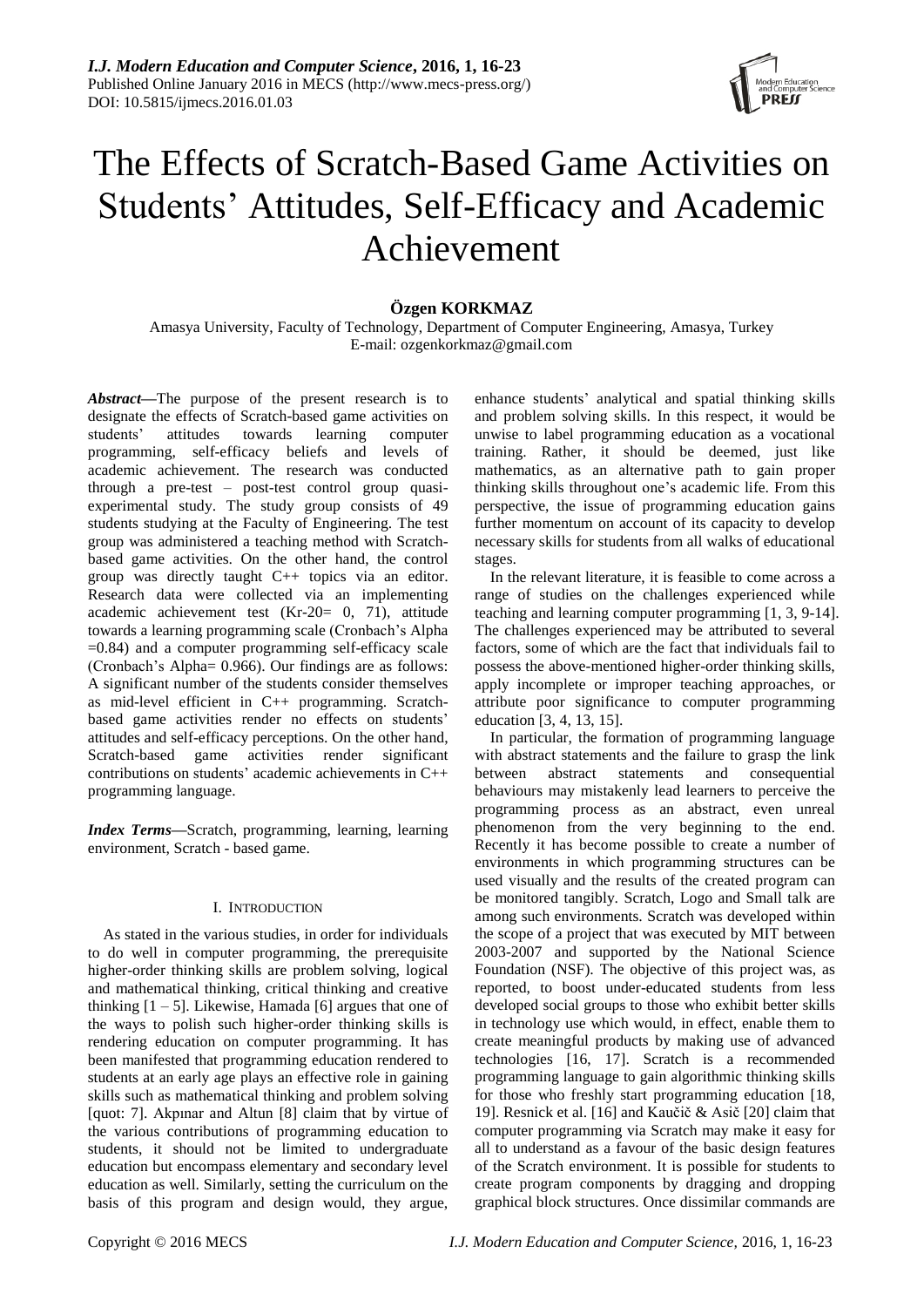ordered one under the other exactly and inter-fitting geometric shapes which alleviate students' tendency to commit spelling mistakes and memorize command scripts are created. Most activities in traditional programming education are built upon unenjoyably numeric, string and simple graphical processes [21]. In reality, however, the new programming environment is conducive to perform processes on the new images, animations, film parts and sounds [17]. Aside from that, young people can share their projects with their peers on the web and exchange opinions. Moreover, it can support a number of natural languages to make it easier for speakers of other languages to communicate and cooperate. The Scratch environment supports 42 language options. Scratch is a free application easily downloadable from its original web address or can be used online without being downloaded. Since downloaded projects on the Scratch web site are open source coded, any user can download and examine the project and establish communication with no language barriers among other users while interacting and devising new projects [22].

In the relevant literature, an extensive body of research exists on Scratch. Gençand Karakuş [23] in their study stated that a majority of Scratch-user students reported that Scratch was simple, enjoyable and convenient to use. In his research, Calder [24] claimed that Scratch rendered contributions to the development of mathematical thinking, problem solving, logic improvement and analytical thinking skills. Hence, he suggested using the Scratch program education to students at an early age. In a similar study conducted by Kaučič and Asič [20], it was stated that the Scratch application supported the development of problem solving and algorithmic skills in children. There are many literature studies echoing that Scratch has positive effects on students' programming and basic thinking skills [18, 20, 23]. On the other hand, in the relevant literature no studies have been identified indicating the concrete outcomes of offering the Scratch education so as late as undergraduate level. To put it in another way, the effectiveness of providing students education with the logic of basic programming via Scratch before giving them C++education is still a matter of curiosity. Within this framework, the purpose of the present study is to designate the effects of Scratch-based game activities on students' attitudes towards learning computer programming, self-efficacy beliefs and levels of academic achievement.

In the relevant literature, large quantities of evidence exist on the direct effects of the attitudes of students towards school, lessons or teachers on the basis of a set of variables such as academic achievement, self-efficacy perceptions and fulfilment [25, 26]. Negative perception, motivation and attitude are, as reported, particularly stronger elements when compared to the other factors affecting academic achievement [27, 28]. Self-efficacy is defined as one's inner faith in his/her ability to succeed in any given task. This faith determines one's willingness to attempt a particular behaviour, to continue this behaviour, to keep motivated and as a result, the final outcome in the form of academic achievement [29]. On that account, in the present research, not only academic achievement but also attitude and self-efficacy perceptions towards programming education have also been dealt with.

## *Problem Statement:*

Do Scratch-based game activities have any effects on students' attitudes towards learning computer programming, self-efficacy beliefs and levels of academic achievement?

## *Sub-problems:*

- a On a general scale, what are the students' academic achievements and attitudes towards learning computer programming and programming selfefficacy beliefs?
- b Before the application, are the groups similar in terms of academic achievements and attitudes towards learning computer programming and programming self-efficacy beliefs?
- c Do traditional methods and Scratch-based game activities change students' academic achievements towards programming and attitudes towards learning programming and self-efficacy beliefs?

### II. METHODS

## *Research Design*

The research consists of a pre-test-final test control group quasi-experimental study. The graphic image of the test model employed in the research is as follows:

#### Table1. Experimental Design

| Groups        | Pretest                                                             | <b>Test Manipulation</b>      | Posttest                                                            |  |
|---------------|---------------------------------------------------------------------|-------------------------------|---------------------------------------------------------------------|--|
| Test group    | • Academic Achievement Test<br>Attitude towards learning            | Scratch-based game activities | Academic Achievement Test<br>Attitude towards learning              |  |
| Control Group | programming scale<br>• Computer programming self-<br>efficacy scale | <b>Traditional Method</b>     | programming scale<br>• Computer programming self-<br>efficacy scale |  |

## *Study Group*

The study group of this research is composed of collectively 55 students. Of the study group taking 3 credit Computer Programming course at the Faculty of Engineering Department of Computer Engineering and

Electric - Electronics Engineering Department  $1<sup>st</sup>$  grade, 14 students are female and 41 are male in both sections. While creating the test groups, no intervention was made to the groups and natural classroom structures in schools were kept the same. A random selection method was administered in designating the groups as either test or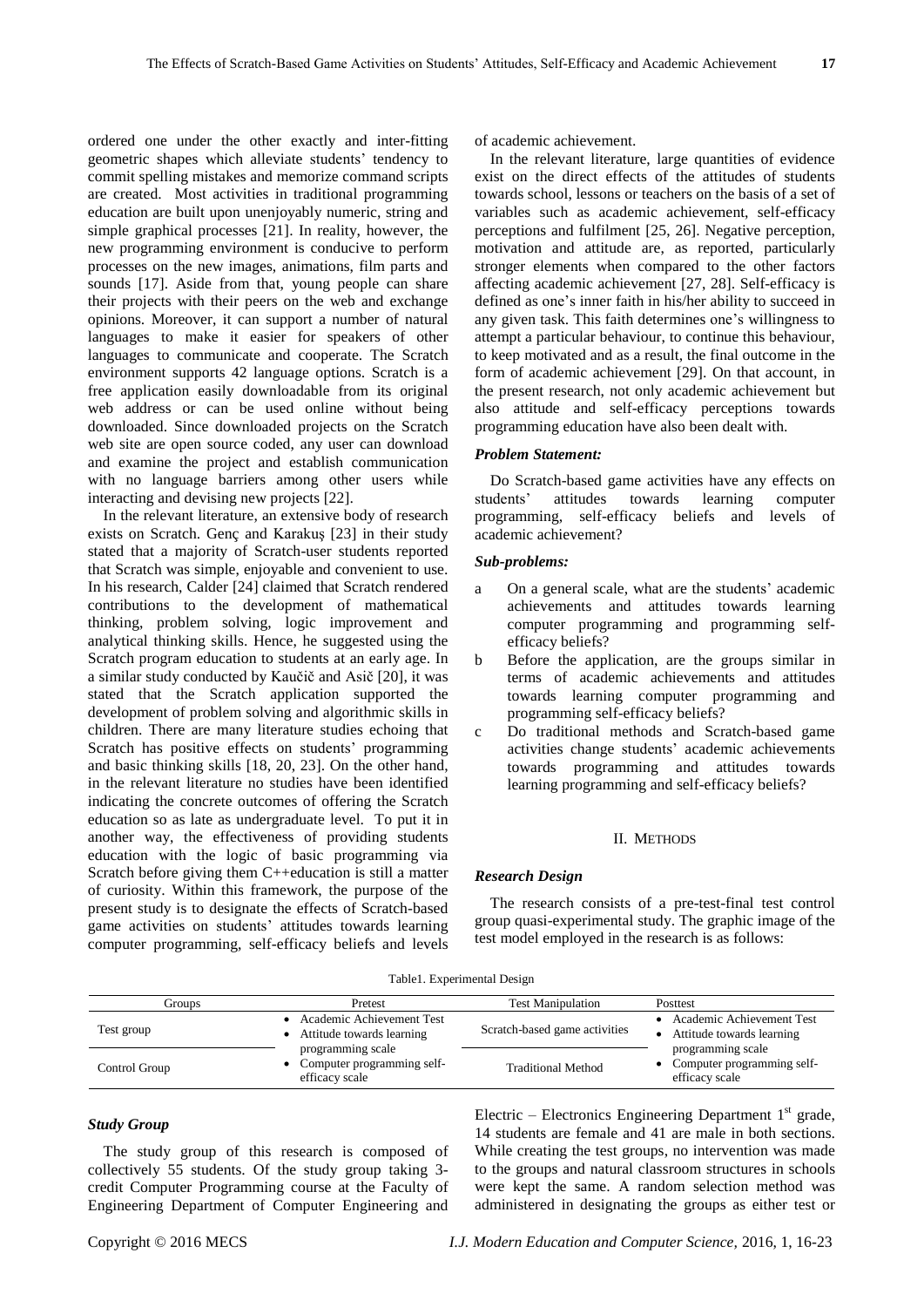control groups. Nonetheless, 6 students who failed to take the pretest or the final test, or who failed to continue the practices were omitted from the evaluation. When unevaluated participants were excluded, the distribution of study groups with respect to gender was summarized in Table 2.

Table 2. Distribution of Study Groups with Respect to Gender

| <b>Groups</b>        | Male | Female | Total |
|----------------------|------|--------|-------|
| Test group           | 16   |        |       |
| <b>Control Group</b> | 21   |        | 28    |
| <b>Total</b>         | 37   |        | 49    |

## *Test group*

The test group was administered a teaching method with a focus on Scratch-based game activities. Accordingly, for a period of two weeks students were introduced to the Scratch environment in which all programming elements were exemplified via samples. Until the last week of the application, the students were asked to design an error-free game by using Scratch in such a way that the game should contain minimum two characters, two interactions and two displays. The reason why these activities in the control group are called an instruction based on Scratch-based play activities is that the expectation is learning during teaching should be realized while designing play activities. Following the Scratch sessions, lectures were provided on variables in C++, basic structuring of C++, program controls, loops, conditions, functions and the basic available functions for a period of six weeks and the samples were shared via Scratch as well as C++editor. Each week, the students were given feedbacks and corrections on the games as they kept designing in the Scratch environment. At the end of the six-week period, they were given a game contest on their game tasks allocated at the start of the application and the games were evaluated by the students and the researchers with respect to the final product and programming stages. The highest-ranking three students were given some minor awards. Some sample images from the games of students are given in Fig 1.



Fig.1. Images of Sample Games

#### *Control Group*

In the control group, pre-test and final test practices were administered as identical to the first and last weeks. In the remaining eight-week period, the very same  $C++$ subjects were lectured. Upon exemplifying each subject, C++editor was used to solve the sample cases. Also, the students were given homework assignments and before all lesson assignments were checked in class. Unsolved questions were explained in class. The test process tracked in both test and control group is as listed in Table 3.

| Week | <b>Subject</b>                                                    | Test group | <b>Control Group</b> |
|------|-------------------------------------------------------------------|------------|----------------------|
|      | Administering pretests and rendering extensive information on the | X          |                      |
|      | process                                                           |            |                      |
|      | General structure of Scratch                                      | X          |                      |
| 3    | General structure of Scratch                                      | X          |                      |
| 4    | Background of C; Main Structure of C; Operators; Priority         | X          | X                    |
|      | operators; Data Types;                                            |            |                      |
| 5    | Assignment and Entry Exit commands; Printf; Scanf                 | X          | X                    |
| 6    | Select (flow) commands; If-Else/Switch                            | X          | X                    |
|      | Loop commands; While/for/do while/ break/ continue                | X          | X                    |
| 8    | Functions/Indicators                                              | X          | X                    |
| 9    | Sequences / Strings                                               | X          | X                    |
| 10   | Scratch-Based game contests                                       | X          |                      |
|      | <b>Final Test Applications</b>                                    | X          | X                    |

Table 3. Test Processes Practiced in Test and Control Groups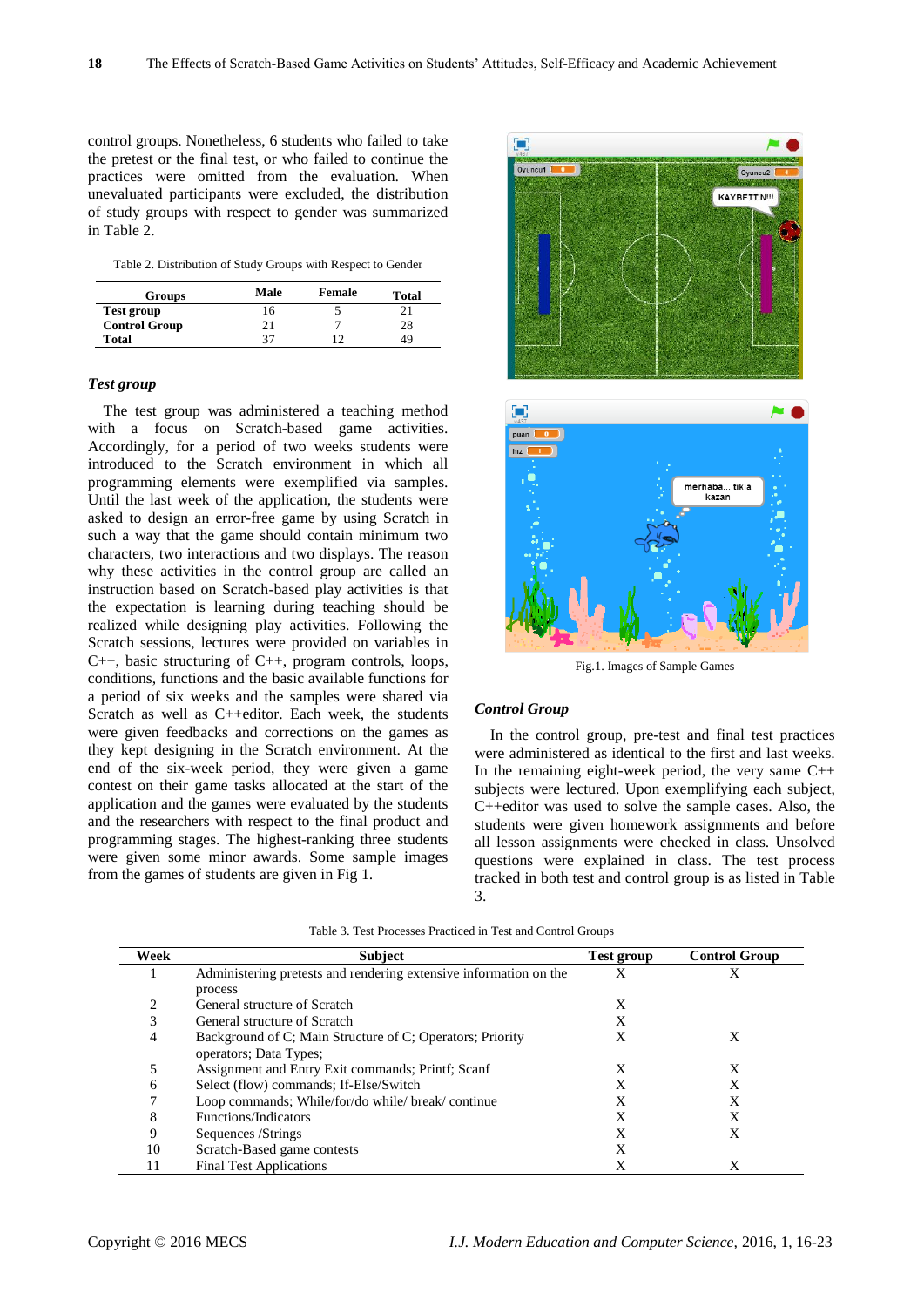#### *Data Collection Tools*

*Academic Achievement Test:* An academic achievement test was formed within the scope of the present research. 30 items with 5 multiple-choice questions which contain topics such as variables in C++, basic structure of C++, program controls, loops, conditions, functions and the basic available functions were prepared. As a result of a pilot study conducted on 148 students who had previously taken a C++ course 5 items, the distinctiveness level of which was below 0,3 and the exclusion of which would not disrupt content validity were removed from the scale. In its final version, the scale contained 25 items and the distinctiveness coefficients of the items varied between 0.296 and 0.740

and its difficulty index was measured as 0.51. Kr-20 internal consistency coefficient was measured as 0.71.

*Attitude towards the learning programming scale:* The research data were compiled through the "Attitude towards Computer Programming Scale" developed by Korkmaz and Altun [1]. The Attitude towards the Computer Programming Scale was developed by Korkmaz and Altun [1] to detect students' attitudes in terms of validity and reliability. The scale consisted of total 20 items and three factors. Each single item was scaled as; "Never (1), Rarely (2), Sometimes (3), Generally  $(4)$ , Always  $(5)$ ". The construct validity and internal consistency information of the scale are summarized in Table 4.

Table 4. Construct Validity and Internal Consistency

| <b>Factors</b>         | Items | KMO   | <b>Bartlett</b>   | <b>Eigenvalue</b> | <b>Explained Variance</b> | Cronbach Alpha |
|------------------------|-------|-------|-------------------|-------------------|---------------------------|----------------|
| F1 (Motivation)        |       |       |                   | 5.70              | 17.55                     | 0.82           |
| F2 (Negative Attitude) |       | 0.876 | $x^2 = 2867.942$  | 2.10              | 16.01                     | 0.77           |
| F3 (Necessity)         |       |       | $sd=190; p<0.001$ |                   | 13.69                     | 0.75           |
| Total                  | 20    |       |                   |                   | 47.34                     | 0.87           |

Table 4 manifests that the KMO value is 0.876 and the Bartlett value is below 0.05. The internal consistency coefficient value of the whole scale 0.87. The factor called motivation, which is one of the items related to the measurement of students' willingness status for learning programming, reveal the willingness levels of students for learning programming. The factor referred to as negative attitude, reveal the negative opinions of students related to learning programming. The factor called necessity includes items related to whether the students think that it is necessary to learn programming or not. Within this framework, it is safe to claim that the scale is a valid and reliable tool in measuring students' attitudes towards learning computer programming.

*Computer programming self-efficacy scale:* In order to designate students' self-efficacy beliefs towards programming, Computer Programming Self-efficacy Scale developed by Ramalingam and Wiedenbeck [30] and adapted into Turkish by Korkmaz, Altun [31] were utilized. In line with the adaptation analyses made by Korkmaz and Altun [31], this scale which was originally composed of 32 items was reduced to 28 items and one factor. The factor loads of scale items varied between 0.618-0.807. the item factor correlations are between 0.621 and 0.804, corrected correlations are between 0.588 and 0.779. the internal consistency coefficient is (Cronbach's Alpha) 0.966. Accordingly, the scale is in Turkish culture as well, a valid and reliable tool to measure students' self-efficacy beliefs towards computer programming.

## *Data Analysis*

The data collection tools employed in the research fail to be standard due to the scores corresponding to the responses given to 5, and 7-Likert type scales and differentiations in the number of items in the subfactors. Therefore, the best method seemed to be to convert the obtained raw scores into the standard scores, the lowest of which would be 20, and the highest of which would be 100. Accordingly, the standardized score were examined by using frequency, percentage, arithmetic means, standard deviation and t analyses. On the other hand, students with a score of 46 and lower were categorized in the lower level, between 47 and 72 as average level and the ones with 72 and higher scores as in higher-order category.

#### III. FINDINGS

## *Students' Academic Achievements, Attitudes towards Learning Programming and Programming Self-Efficacy Beliefs*

On a broad sense, students' academic achievements in programming, attitudes towards learning programming and self-efficacy beliefs were examined with respect to their final test scores. Accordingly, the findings on academic achievement are listed in Table 5.

| Table 5. Students' Academic Achievements |  |  |
|------------------------------------------|--|--|
|------------------------------------------|--|--|

| Acad. Achiev.      | N  | Min   | Max   | Mean | Std. Dev. | Skew. | Kur.  |
|--------------------|----|-------|-------|------|-----------|-------|-------|
| <b>Test Group</b>  | 28 | 8.00  | 80.00 | 54.8 | 15.8      | ۰.    | -     |
| <b>Cont. Group</b> | 21 | 20.00 | 88.00 | 44.9 | 17.5      | ۰.    | -     |
| <b>Total</b>       | 49 | 8.00  | 88.00 | 49.1 | 17.1      | 0.069 | 0.226 |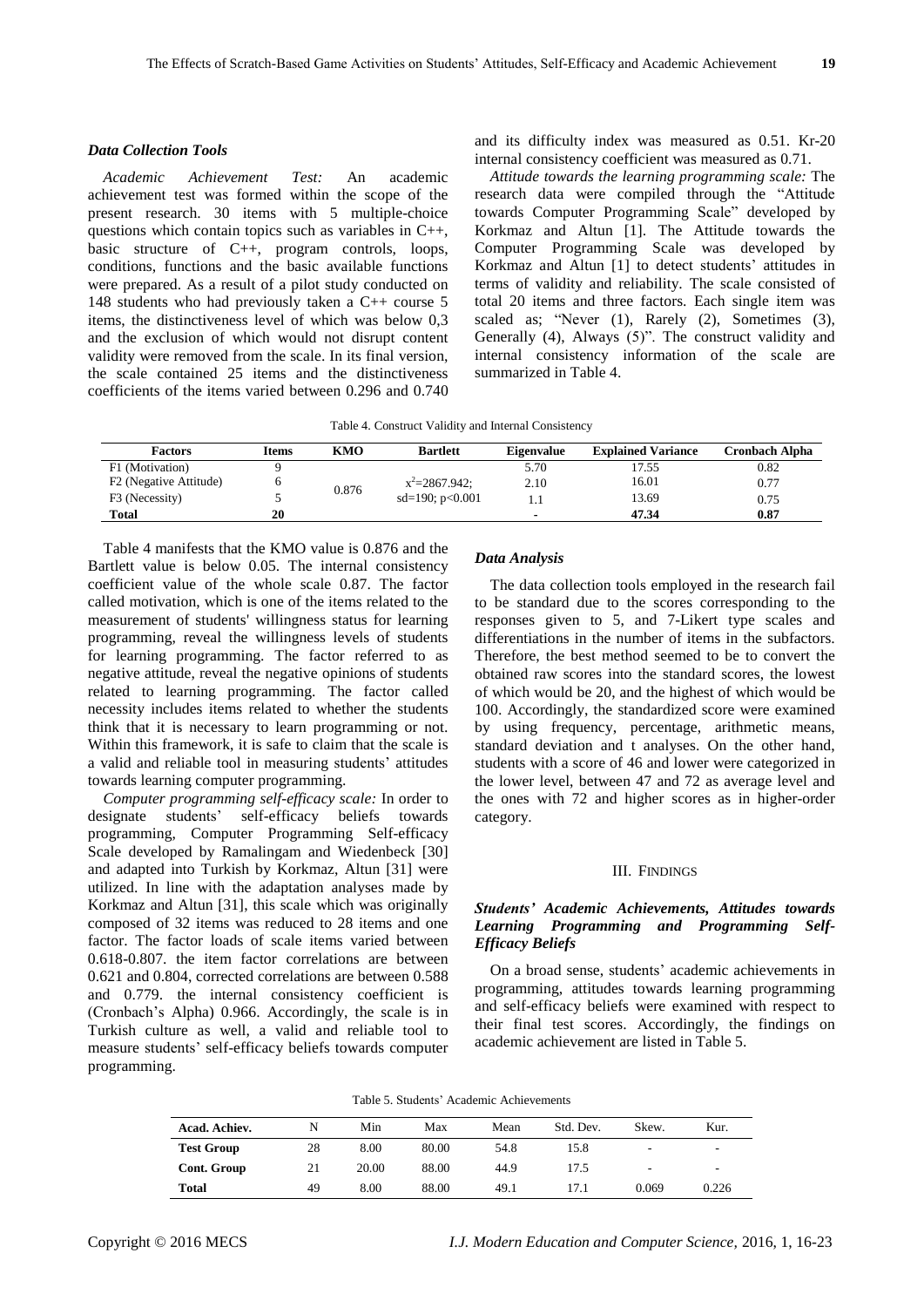In Table 5, as seen from the academic achievement final test scores of the students, out of 100 total scores, the lowest score that the students can get is 8, and the highest score is 88. The academic achievement mean of students is 49.1. Thus, it can be claimed that the students' C++ programming academic achievement is quite low on the whole. This might be related to the fact that the students were not adequately supported to improve their

higher-order thinking skills. On the other hand, as Skewness and Kurtosis figures are examined, both numbers received values between -1.5 and +1.5, which means that their academic achievement scores are within the normal distribution range (Shapiro-Wilk<sub>49</sub>=0.971, p>0.05) [32]. The students' attitudes towards learning programming and their self-efficacy perception levels are listed as the findings under Table 6.

|                          |    |    | Min<br>Max |      | Std. |        |         | Levels $(f/\%)$ |             |             |  |
|--------------------------|----|----|------------|------|------|--------|---------|-----------------|-------------|-------------|--|
| <b>Variables</b>         | N  |    |            | Mean | Dev. | Skew.  | Kur.    | Low             | Med.        | High        |  |
| <b>Self-Efficacy</b>     |    | 33 | 96         | 62.6 | 16.7 | .34    | $-.63$  | 11 % 22.4       | 24 %49.0    | 14 % 28.6   |  |
| <b>Motivation</b>        |    | 24 | 100        | 72.7 | 17.4 | $-.42$ | $-.01$  | %6.1            | 21 %42.9    | 25<br>%51.0 |  |
| <b>Negative Attitude</b> | 49 | 47 | 100        | 77.8 | 17.9 | $-.28$ | $-1.17$ | %6.1            | 12<br>%24.5 | 34 %69.4    |  |
| <b>Necessity</b>         |    | 20 | 76         | 32.2 | 14.9 | 1.42   | 1.41    | 43 %87.8        | %10.2       | %2          |  |

Table 6. Students' Attitudes towards Learning Programming and their Self-Efficacy Perceptions

Table 6 reveals that the students' self-efficacy perceptions towards programming change between 33 and 96 and the mean score is 62.6. On the other hand, 22.4% of the students had low self-efficacy beliefs and 49% had mid-level self-efficacy beliefs while 28.6% had high self-efficacy beliefs. Thus, it is safe to claim that a majority of the students consider themselves mid-level efficient in C++programming.

As the attitudes towards learning  $C_{++}$  programming are examined, it can be said that in the motivation factor the lowest score is 24 and the highest score is 100. The mean score is 72.7. On the other hand, 51% of the students are highly motivated towards learning C++ programming and 42.9% are mid-level motivated. Only 6.1% of all the students lacked motivation. In the negative perception factor, the lowest score is 47 and the highest score is 100. The mean score is 77.8. On the other hand, 69.4% of students have high level of negative perception towards learning C++ programming and 24.5% have a mid-level negative perception. In the necessity factor, the lowest score is 20 and the highest score is 76. The mean score is 32.2. On the other hand, 87.8% of students consider that C++ programming learning is a little necessary, 10,2% consider that C++programming learning is quite necessary. These findings evidence that a great majority of the students are highly motivated to learn C++, but a vast number of the students have negative thoughts on learning C++. It is also true that most of the students consider learning C++ unnecessary.

On the other hand, in terms of both self-efficacy and attitude factors, the scores are distributed in a normal range.

## *Findings as regards the Equivalence of Groups prior to Application*

In Table 7, it was investigated whether the groups were equal in terms of both their academic achievement and their attitudes towards learning programming and level of efficacy prior to the application.

| <b>Variables</b>      |            | N  | Ÿ    | S.S  | t        | df | p    |
|-----------------------|------------|----|------|------|----------|----|------|
| F1 (Motivation)       | Test Gr.   | 28 | 69.7 | 13.9 | 0.833    |    | 0.41 |
|                       | Control Gr | 21 | 73.1 | 13.7 |          |    |      |
| F2(Negative Attitude) | Test Gr.   | 28 | 71.6 | 15.1 | 0.140    |    | 0.89 |
|                       | Control Gr | 21 | 72.2 | 15.9 |          |    |      |
|                       | Test Gr.   | 28 | 30.8 | 13.2 | $-0.531$ |    | 0.60 |
| F3(Necessity)         | Control Gr | 21 | 28.8 | 12.8 |          | 47 |      |
|                       | Test Gr.   | 28 | 27.4 | 12.4 |          |    |      |
| Academic achievements | Control Gr | 21 | 29.9 | 11.3 | 0.714    |    | 0.48 |
|                       | Test Gr.   | 28 | 41.4 | 18.4 |          |    | 0.19 |
| Self-efficacy         | Control Gr | 21 | 35.6 | 10.1 | 1.307    |    |      |

|  |  | Table 7. Findings as Regards the Equivalence of Groups |  |
|--|--|--------------------------------------------------------|--|
|  |  |                                                        |  |

Table 7 shows that in both tests and control groups, despite the minor differences in terms of attitudes towards learning programming (motivation, negative attitude, necessity) and academic achievements in C++programming and self-efficacy perceptions, the differences are not significant. It can thus be argued that prior to the application both groups were equal in terms of academic achievement, attitude and self-efficacy.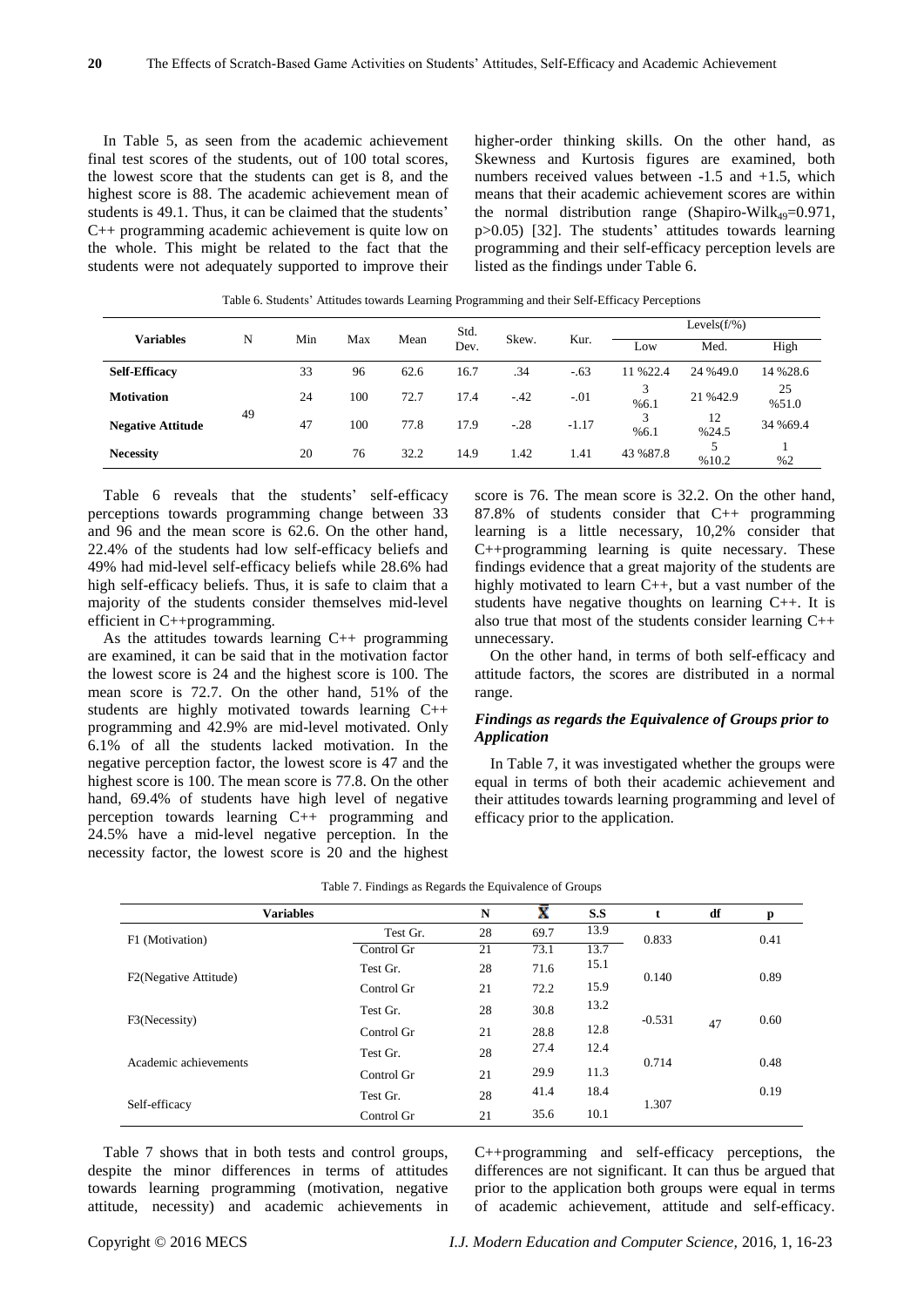Although the differences among groups were not insignificant, the scores for the final test and pre-test difference were also used in the analyses given below to be able to control the effects of the designated minor differences as well.

## *Effects of the Scratch-based game activities*

Findings on whether any differences existed with respect to the applied test method and traditional method as regards their academic achievement and attitudes are summarized in Table 8.

|                       | Table 6. Effectiveness of Test Application |    |         |       |          |    |      |
|-----------------------|--------------------------------------------|----|---------|-------|----------|----|------|
| <b>Variables</b>      |                                            | N  | Ā       | S.S   | t        | df | p    |
| F1 (Motivation)       | Test Gr.                                   | 28 | $-.57$  | 25.68 | $-0.122$ |    | 0.90 |
|                       | Control Gr                                 | 21 | $-1.39$ | 21.27 |          |    |      |
| F2(Negative Attitude) | Test Gr.                                   | 28 | 3.86    | 13.98 | 0.763    |    | 0.45 |
|                       | Control Gr                                 | 21 | 7.36    | 17.17 |          |    |      |
| F3(Necessity)         | Test Gr.                                   | 28 | .762    | 13.06 | 0.695    |    | 0.49 |
|                       | Control Gr                                 | 21 | 3.86    | 16.95 |          | 47 |      |
| Academic achievements | Test Gr.                                   | 28 | 27.43   | 16.31 |          |    |      |
|                       | Control Gr                                 | 21 | 15.00   | 16.35 | $-2.636$ |    | 0.01 |
|                       | Test Gr.                                   | 28 | 24.0    | 19.7  |          |    | 0.89 |
| Self-efficacy         | Control Gr                                 | 21 | 23.28   | 18.8  | 0.128    |    |      |
|                       |                                            |    |         |       |          |    |      |

Table 8. Effectiveness of Test Application

Table 8 indicates that compared to the traditional method, the Scratch-based game activities created no significant differentiation in terms of motivation  $(t_{(2-47)}=$ 0.122; p>0.05) or negative attitude ( $t_{(2-47)}=0.763$ ; p>0.05) or necessity  $(t_{(2-47)}=-2.636; p>0.05)$  dimensions on students' attitudes towards learning programming. It can thus be argued that teaching via Scratch-Based games, in comparison to the traditional method, has no effects on students' attitudes towards programming education. As students' final test attitude mean scores are examined, the mean of motivation factor was 72.6, the mean of the negative attitude score was 0.77 and the mean score of necessity factor was 32.2. So, despite the high level of motivation factor, most of the students consider programming education unnecessary and exhibit quite high levels of negative attitudes. In that case, the frequent negativity in the attitudes of both test and control group students might be the reason why there was no significant differentiation. Table 8 demonstrates that the Scratchbased game activities, unlike the traditional method, significantly differentiates students' academic achievements in C++ ( $t_{(2-47)}$ =-2.636; p<0.05). The mean score of the test group in academic achievement is 27.43 while the same mean score in the control group is 15.00 and the significant differentiation is in favor of the test group. It is thus safe to argue that teaching via the Scratch-based game activities can, compared to the traditional method, significantly contribute to students' academic achievements in C++ programming language.

Table 8 shows that the Scratch-based game activities, unlike the traditional method, do not differentiate selfefficacy perceptions towards C++  $(t_{(2-47)}=0.128; p<0.05)$ . Consequently, teaching via the Scratch-based game activities, unlike the traditional method, has no effects on students' self-efficacy beliefs towards C++ programming language.

## IV. CONCLUSIONS AND DISCUSSION

A significant percentage of the students consider themselves mid-level efficient in C++ programming. It can be claimed that a majority of the students are highly motivated to learn C++ while a significant portion of the students also have negative thoughts towards learning C++. At the same time, a considerable number of these students think that learning  $C++$  is not necessary.

Compared to the traditional method, education via the Scratch-based game activities has no effects on students' attitudes towards programming education. It was also found out that, compared to the traditional method, education via the Scratch-based game activities has no effect on students' self-efficacy towards C++ programming language. Despite the factor of high level of motivation, most of the students consider programming education unnecessary and exhibit quite a high level of negative attitudes. In that case, the frequent negativity in the attitudes of both test and control group students might be the reason why there was no significant differentiation. Indeed, in the relevant literature, it is reported that among the greatest barriers before programming education are negative perception, motivation and attitude and these factors are much greater factors compared to the rest [27, 28, 33]. In the related studies, it is reported that in computer programming education students not only experience lower level of motivation but also some problems in cognitive domain as well [34-36].

On the other hand, education via the Scratch-based game activities contributes significantly to the students' academic achievements in C++ programming language unlike the traditional method. In the Scratch environment, the programming structures are more physical (visual) and the findings can be monitored physically in a thematic environment which might be the explanation of the positive contribution to the students' algorithmic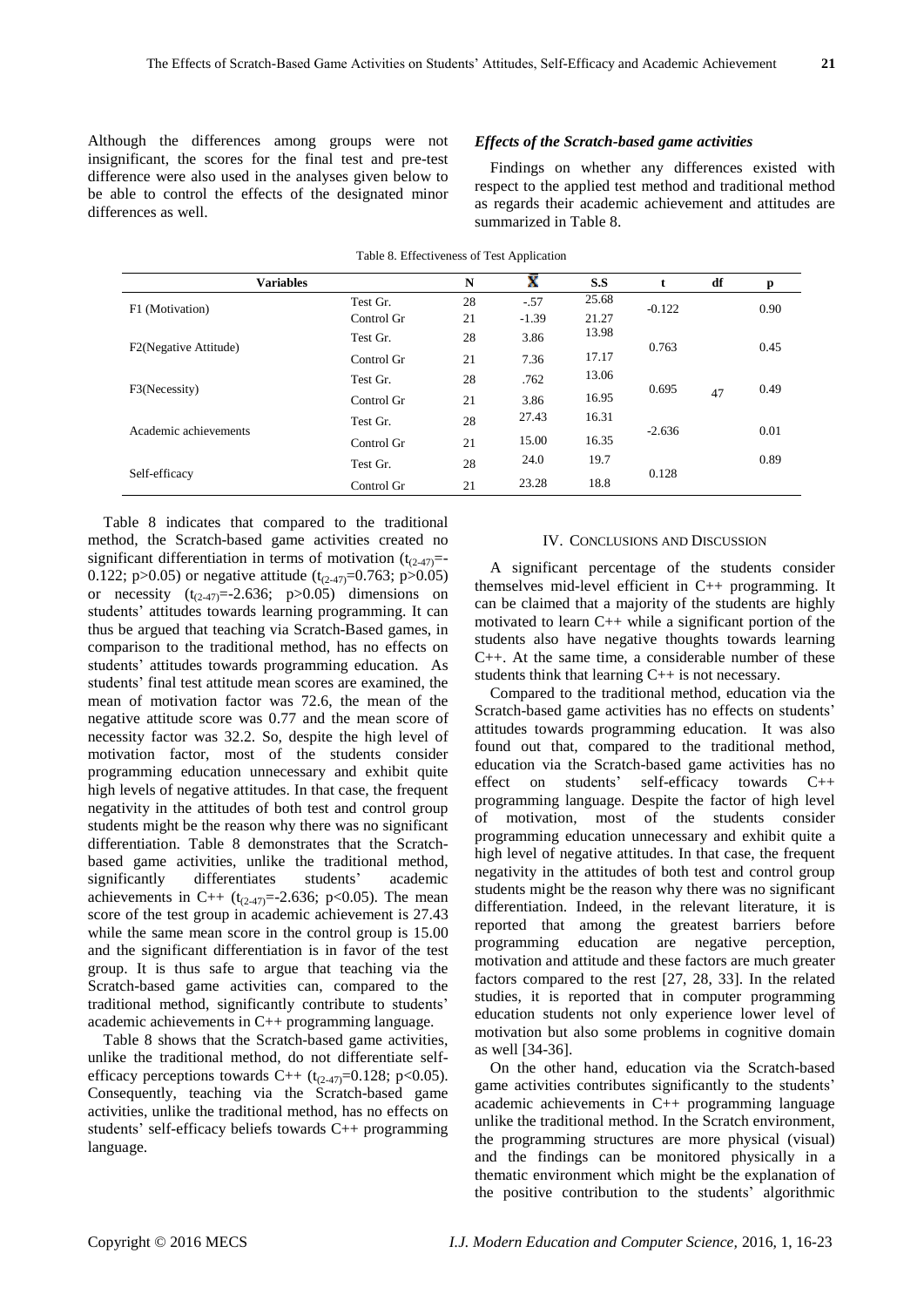thinking skills. According to Bassey, Afuro, and Munienge," [37] students learned programming via the applied development this finding is consistent with the relevant literature. Relevant studies manifest that Scratch can contribute to students' performance in a variety of manners. For instance, Gençand Karakuş [23] in their study put forth that students are mostly endowed with positive views on Scratch and learning via designing guarantees permanent learning and they adopt a blogsupported education method. In Kobsiripat's [38] study, which was conducted to designate the effects of programming via Scratch on the creativity level, it was emphasized that this environment can be utilized in learning activities and improve students' creativity skills. Likewise, in the studies conducted by Kordaki [39], Ferrer-Mico at. Al. [40] and [Garcia](http://www.sciencedirect.com/science/article/pii/S1877042815008265) Quan [41] similar findings were detected.

It can be said that there is not enough research in literature related to the efficiency of the new method, approach or strategies aiming to solve problems faced in learning programming. Although some research can be found related to the usage of Scratch at the different levels of programming education, there are very few studies about its usage at the graduate level, especially at the faculties of engineering. In this regard, this research was designed to determine the usefulness of Scratch for programming education at the graduate level and it was concluded that it especially contributes to the academic success of students. In the light of these findings, it can be suggested that the Scratch-based educational applications can be employed at the onset of a computer programming course to develop algorithmic thinking and programming skills of undergraduate students who have just started to take programming education.

#### ACKNOWLEDGEMENT

Some part of this research was submitted as an oral presentation in Erpa 2015.

This research has been executed within the scope of SEB-BAP 14-37 project endorsed by Amasya University Project Coordination Unit of Scientific Researches

#### **REFERENCES**

- [1] Ö. Korkmaz, H. Altun.. A Validity and reliability study of the Learning Computer Programming Attitude Scale (LeCoPAS). *Mevlana International Journal of Education,* 2014a, 4(1): 30-43 [http://dx.doi.org/10.13054/mije.13.73.](http://dx.doi.org/10.13054/mije.13.73.4.1) [4.1.](http://dx.doi.org/10.13054/mije.13.73.4.1)
- [2] X. Fang. Application of the participatory method to the computer fundamentals course, Affective Computing and Intelligent Interaction. *Advances in Intelligent and Soft Computing*, 2012, 137: 185-189.
- [3] Ö. Korkmaz.. The Impact of Critical Thinking and Logical-Mathematical Intelligence on Algorithmic Design Skills. *Journal of Educational Computing Research,* 2012, 46(2):173-193. DOI: 10.2190/EC.46.2.d.
- [4] W.W.F. Lau, A.H.K. Yuen. Modelling programming performance: Beyond the influence of learner characteristics. *Computers & Education*, 2011, 57: 1202– 1213. doi:10.1016/j.compedu.2011.01.002
- [5] Y. Wang, H. Li, Y. Feng, Y. Jiang, and Y. Liu.

Assessment of programming language learning based on peer code review model: Implementation and experience report. *Computers & Education*, 2012, 59: 412–422. doi:10.1016/j.compedu.2012.01.007.

- [6] R. Hamada. *The Relationship between Learning Logo and Proficiency in Mathematic*s. Unpublished Doctorate Thesis. Colombia: Colombia University, 1986.
- [7] E. Çetin. *The effect of computer programming education on children's problem-solving skills*. Unpublished Master Thesis. Gazi Universities, Ankara, 2012.
- [8] Y. Akpınar and A. Altun, Bilgi ToplumuOkullarında Programlama Eğitimi Gereksinimi [Programming Educational Needs in the Information Society School]. *Elementary Education Online*, 13(1), pp: 1-4.
- [9] A. Gomes, A. J. Mendes. Learning to program-difficulties and solutions. *International Conference on Engineering Education, ICEE*. 2007.
- [10] P. Tan, C. Ting, S. Ling. Learning Difficulties in Programming Courses: Undergraduates' Perspective and Perception. *International Conference on Computer Technology and Development*, 2009, 42- 46.doi:10.1109/ICCTD.2009.188.
- [11] T. Jenkins. On the difficulty of learning to program. *in Proc. of the 3 rd Annu. LTSN\_ICS Conf*., Loughborough University, United Kingdom, 2002, pp. 53-58.
- [12] Z. Katai, K..Juhasz, and A.K. Adorjani. On the role of senses in education. *Computers & Education*, 2008, 51(4), 1707–1717.doi[:10.1016/j.compedu.2008.05.002.](http://dx.doi.org/10.1016/j.compedu.2008.05.002%20/t%20doilink)
- [13] Ö. Korkmaz. Students' Difficulties in and Opinions about Designing Algorithms According to Different Instructional Applications. *Energy Education Science and Technology Part B: Social and Educational Studies*, 2013, 5(1).209-218.
- [14] I. Milne, and G. Rowe. Difficulties in Learning and Teaching Programming—Views of Students and Tutors. *Education and Information Technologies,* 2002, 7(1): 55- 66.
- [15] J.P. Landry, J.H. Pardue, M.V. Doran, and R.J. Daigle. Encouraging Students to Adopt Software Engineering Methodologies: The Influence of Structured Group Labs on Beliefs and Attitudes. *Journal of Engineering Education*, 2002, 91(1):103-108.
- [16] M., Resnick, Y. Kafai, J. Maloney, N. Rusk, L. Burd, and B. Silverman. A Networked, Media-Rich Programming Envi-ronment to Enhance Technological Fluency at After-School Centers in Economically Disadvantaged Communities. *Proposal to National Science Foundation*,  $2003$ .<br>[17] M.
- Yorulmaz. Internet Kafelerin Daha FaydalıKullanılabilmeleri için Bir Öneri: Scratch [Recommendations for a More Useful can use the Internet Café: Scrathc]. *inet-tr' 2008 :22-23 December*. METU: Ankara.
- [18] N. Çağıltay Ercil, and M. Fal. *Scratch İle Programlamayı Öğreniyorum [I learn programming with Scratch].* Ankara: METU Pub, 2013.
- [19] J. Maloney, M. Resnick, N. Rusk, B. Silverman, and E. Eastmond. The Scratch Programming Language and Environment. *ACM Transactions on Computing Education*, 2010, 10(4), 1-16.
- [20] B. Kaučič, and T. Asič. Improving Introductory Programming with Stratch? *MIPRO*, 2011, [p:1095-1100.](tel:1095-1100)
- [21] J. Maloney, L. Burd, Y. Kafai, N. Rusk, B. Silverman, and M. Resnick.. Scratch: A Sneak Preview. *Second International Conference on Creating, Connecting, and Collaborating through Computing*. Kyoto, Japan, 2004, pp. 104-109.